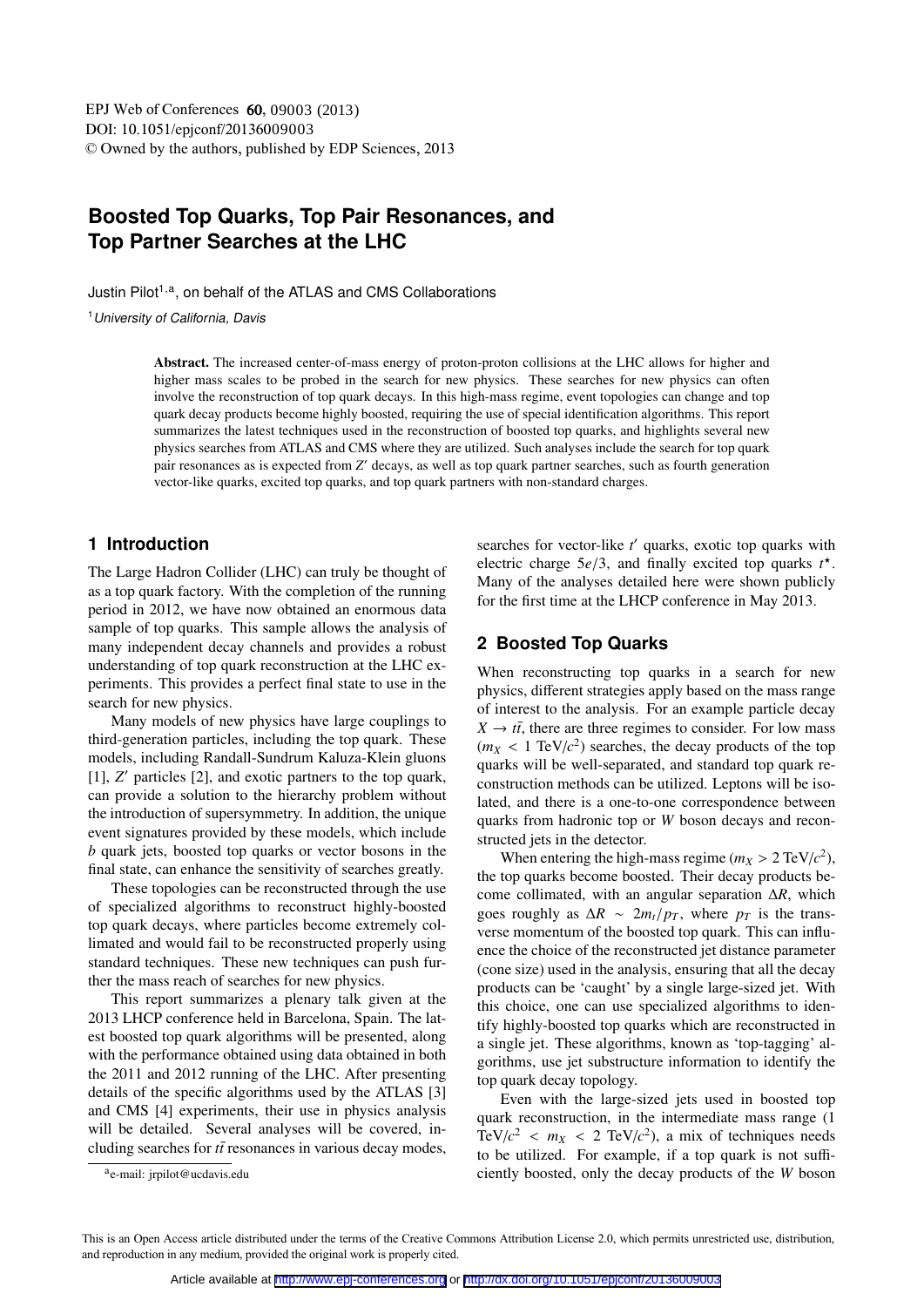

**Figure 1.** Two-dimensional plot of jet mass versus jet  $p<sub>T</sub>$ , showing partially merged (low  $p_T$ ) and fully merged (high  $p_T$ ) top quarks which have collimated decay products reconstructed within single jets. This plot includes events with *Z'* masses ranging from 750 to 4000 GeV/*c* 2 . Figure from Ref. [5].

may merge into a single jet, while the *b*-quark jet will be reconstructed separately. Again, there are specialized algorithms to reconstruct hadronic decays of vector bosons, which can be utilized in this case. Special techniques are also in order for leptonic decays. For example, the lepton from a boosted top quark decay may overlap with the *b*-quark jet from the same decay. In this case, standard lepton isolation requirements may veto the event, when this is obviously not what should be done.

Figure 1 illustrates the different regimes in simulated fully-hadronic  $Z' \to t\bar{t}$  decays – for lower  $p_T$  jets, the jet mass distribution shows a peak at the *W* mass. Here, the *W* boson decay products are merged into a single jet, hence the peak at the *W* mass for single-jet masses is obtained. With increasing jet  $p<sub>T</sub>$ , a transition is observed and the peak shifts to the mass of the top quark. This occurs when all decay products are sufficiently collimated to be reconstructed in a single jet.

This section will summarize a few of the most common types of reconstruction algorithms which are used for boosted hadronic top decays, before detailing their use in specific analyses and searches for new physics.

## **2.1 HEP Top Tagger**

The HEP Top Tagger [6] is an algorithm used extensively by the ATLAS Collaboration for physics analysis. The HEP Top Tagger uses a large jet distance parameter, typically  $R = 1.5$ , as a starting point to reconstruct boosted top decays. As this is much larger than standard jets used in both the ATLAS and CMS experiments, the algorithm can be used for identifying even moderately boosted top quarks with  $p_T \sim 200 \text{ GeV}/c$ . The Cambridge-Aachen clustering algorithm is used to define these large jets used for the algorithm.

Constituents of the original, large  $R = 1.5$  jet are reclustered into a set of hard subjets, in the process removing constituents which are not due to hard-scale splittings,



Figure 2. Single jet mass distribution before (top) and after (bottom) the HEP Top Tagger selections are applied. Afterwards, a peak is seen at the top quark mass, and a pure sample of boosted top quarks is obtained using this algorithm. Figures from Ref. [7].

such as from soft or wide-angle radiation. After the reclustering, only the five hardest subjets are retained. These five subjets are then further reclustered until only three objects remain. These three objects are then the three candidate decay products of a boosted top quark.

These three combinations are checked for consistency with a top quark. The overall mass of the three subjets must be consistent with the top quark mass, and there must be a combination of two subjets which gives the *W* boson mass. There are other criteria based on the pairwise subjet combinations as well.

The HEP Top Tagger has an identification efficiency of roughly 40% for top quarks with  $p_T > 400$  GeV/*c*, and can be used to identify merged top quark decays at *p<sup>T</sup>* values as low as 200 GeV/*c* due to the large jet size used. The efficiency for background events is just a few percent. Figure 2 shows jet mass distributions before and after the HEP Top Tagger selections are applied. A clean sample of top quarks is obtained after the full selection.

#### **2.2 CMS Top Tagger**

Similarly to the HEP Top Tagger, the CMS Top Tagger aims to identify the three subjets corresponding to the decay products of the top quark. It is based on the top tagging algorithm developed at Johns Hopkins University [8]. The algorithm uses a smaller jet size,  $R = 0.8$ , and obtains subjets by reversing through the original jet pairwise clustering sequence. Again, the Cambridge-Aachen clustering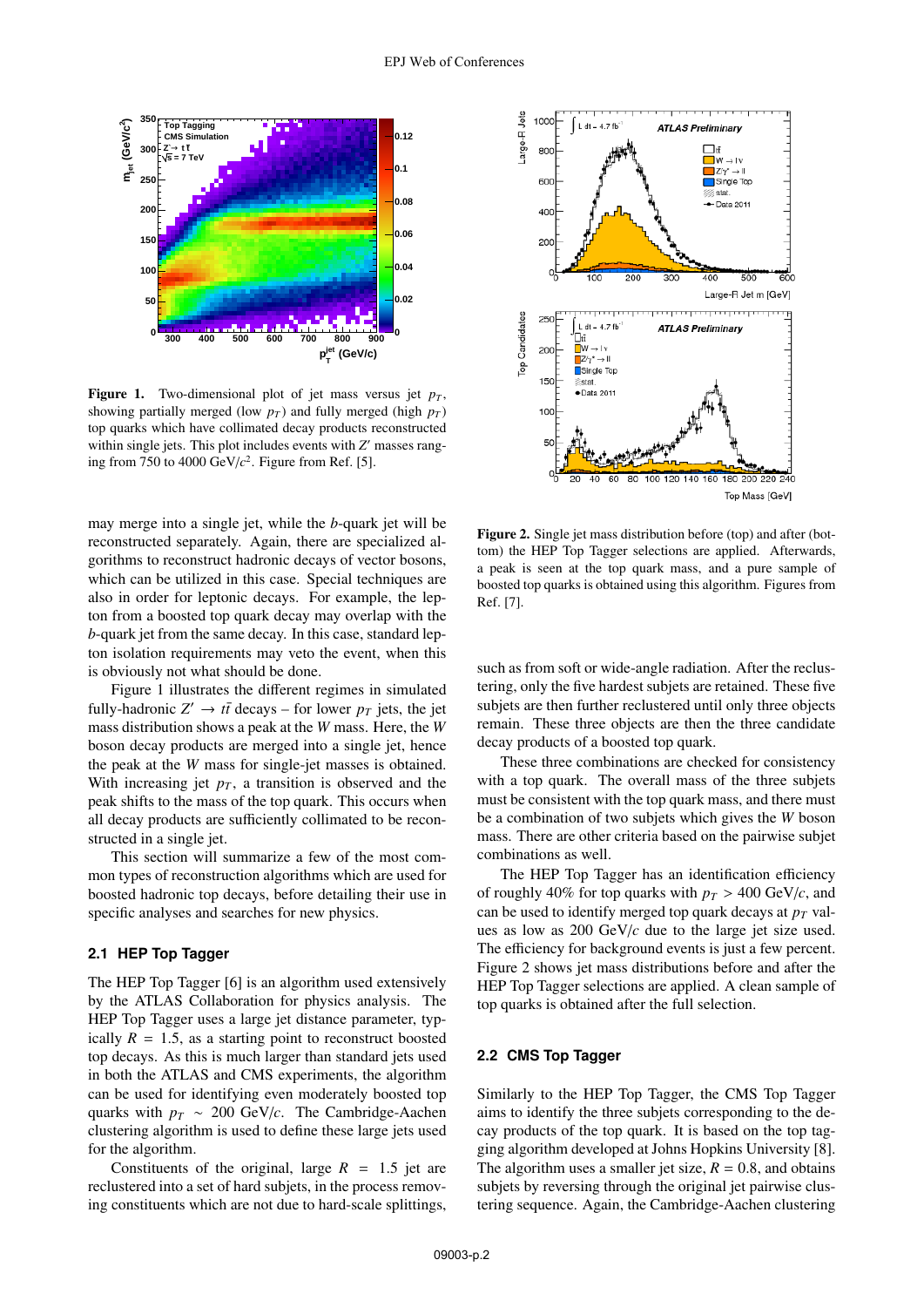

Figure 3. Jet mass distribution for fully-merged top quark candidates, identified with the CMS top tagging algorithm. Figure from Ref. [9].

algorithm is used to define the jets used here. A jet or subjet can be decomposed to its two parents in the clustering sequence, if the two are widely separated and the transverse momenta of each are sufficiently large. Again, the aim is to remove constituents due to soft and large-angle radiation within the jet. The process is repeated up to two times, resulting in a possible maximum of four identified subjets.

To identify a top quark, jets with three or four identified subjets are used. Again, the total mass of the jet is required to be consistent with the top quark mass. To identify the combination of subjets corresponding to the *W* boson decay, the pair of subjets giving the minimum mass is used. A cut on this quantity,  $m_{\text{min}} > 50 \text{ GeV}/c^2$ , is<br>used in the algorithm. The efficiency of the CMS top tagused in the algorithm. The efficiency of the CMS top tagging algorithm is roughly 50% at high  $p_T$  (> 400 GeV/*c*), with a mistag rate of less than 10%. Because of the smaller jet size used, the efficiency drops off very quickly at lower values of  $p_T$ .

This tagging algorithm is used by the CMS experiment, and has been extensively validated in data. Figure 3 shows the top-tagged jet mass distribution in a sample of boosted top quarks obtained using this algorithm from the CMS experiment. Good agreement is observed between data and simulated events.

## **3 Physics Analyses**

There are several analyses utilizing the special techniques described above, exploiting the unique topologies of top quark decays in the final state. This section describes some of the latest results in this area of study.

#### **3.1 Top Pair Resonances**

Both the ATLAS and CMS collaborations search for resonances using the reconstructed top quark pair invariant mass  $(m_{t\bar{t}})$  spectrum. These searches are sensitive to new particles decaying to top quark pairs, such as *Z'* bosons of

various resonance widths, or RS KK gluons. The searches are based a mix of techniques, as is necessary for the range of masses being explored. In the high-mass regime, these searches rely heavily on jet substructure techniques. The top pair resonance searches include all possible decay channels: all-hadronic, lepton+jets, and dilepton topologies.

The CMS search for  $t\bar{t}$  resonances in the lepton+jets topology [10] uses a standard top reconstruction for lowmass searches, requiring 4 or more jets with  $p<sub>T</sub>$  requirements of 70,50,30,30 GeV/*c*. One isolated high-*p<sup>T</sup>* electron or muon is identified, at least one *b*-jet is required, along with missing transverse energy greater than 20 GeV. For high-mass searches, events with only 2 jets ( $p_T > 150$ , 50 GeV/*c*) can enter the selection – one fully merged top quark and the *b* quark jet from the leptonically decaying top quark. The isolation requirement is relaxed on the lepton identification in this case due to the boosted topology. Requirements on the missing transverse energy are increased, and an  $H_{\tau}^{lep}$  $T_T^{top} > 150$  GeV requirement is imposed, where  $H_T^{lep}$  $T$ <sup>tep</sup> is the scalar sum of the missing transverse energy and the lepton transverse momentum. This differs sligtly from  $H_T$ , the scalar sum of jet and lepton transverse momenta.

After identifying events consistent with the expected event signature,  $a \chi^2$  function is computed to determine as-<br>signment of jets to top quark candidates, using constraints signment of jets to top quark candidates, using constraints on the top quark and *W* boson masses and other kinematic properties of the signal process. After the minimization of this  $\chi^2$  function, the  $m_{t\bar{t}}$  distribution is formed and used for signal discrimination signal discrimination.

The ATLAS search in the lepton+jets channel [11] is similar in that it uses two different selections for the two mass regimes of interest. An isolated electron or muon is selected ( $p_T > 25$  GeV/*c*), along with missing transverse energy above 20 (25) GeV for the electron (muon) channel. For the low-mass regime, the 'resolved' selection requires 3 or more jets with  $p_T > 25$  GeV/*c* if one jet has a mass  $m > 60 \text{ GeV}/c^2$ . If this is not the case, 4 jets are required. Similarly to the CMS search, this search also uses a  $\chi^2$  algorithm for event reconstruction. In the hoosted topology a large  $R = 1.0$  jet is used requiring boosted topology, a large  $R = 1.0$  jet is used, requiring it to have  $p_T > 350 \text{ GeV}/c$ ,  $m > 100 \text{ GeV}/c^2$ . An additional requirement is imposed on the  $k_T$  splitting scale at tional requirement is imposed on the  $k_T$  splitting scale, a measure of the energy of the final combination of the jet clustering process. The search also requires at least one jet to be consistent with a *b* quark (it could overlap with the large jet used for boosted top quark identification. Again the  $m_{t\bar{t}}$  distribution is used for signal discrimination, after combining the resolved and boosted sub-analyses.

Using  $14.3$  fb<sup>-1</sup> of integrated luminosity, ATLAS excludes *Z'* bosons (narrow width) with masses up to 1.8 TeV/ $c^2$ , and KK gluons with masses up to 2.0 TeV/ $c^2$ . CMS, using 19.6 fb<sup>-1</sup>, excludes narrow (1% width) *Z'* up to 2.1 TeV/ $c^2$ , and KK gluons (with slight differences in signal models from ATLAS) up to 2.5 TeV/ $c^2$ . CMS also studies a wide (10% width) Z' signal model, excluding masses in this scenario up to 2.7 TeV/ $c^2$ . Figure 4 shows a comparison of the limits obtained by ATLAS and CMS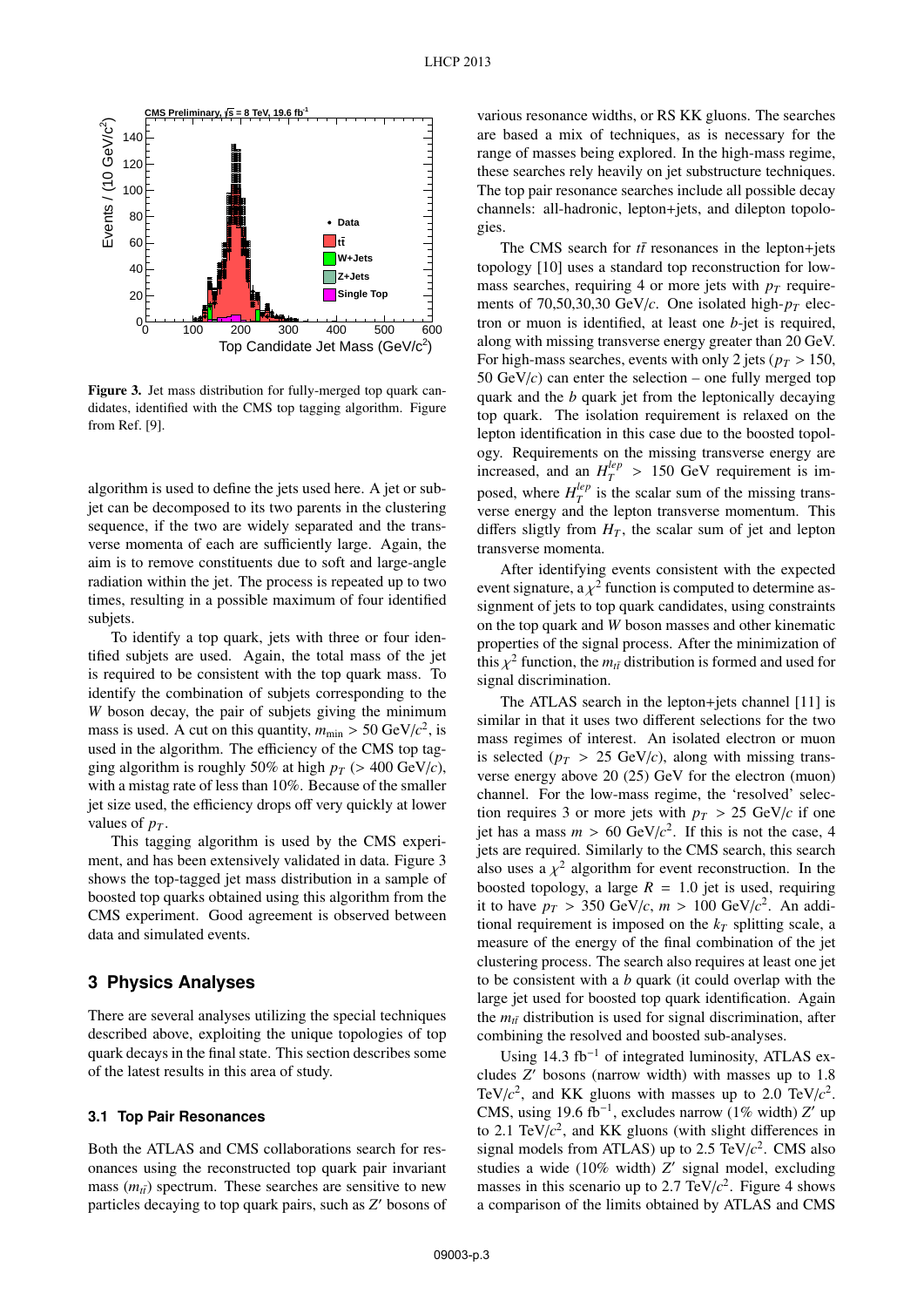

Figure 4. Comparison of limits on a narrow-width Z' boson obtained by ATLAS (top, figure from [11]) and CMS (bottom, figure from [10]).

in this channel, for the Z' signal hypothesis having a width of about 1% of its mass.

Searches in the dilepton decay mode are also performed by both the ATLAS and CMS collaborations, but Formed by both the ATLAS and CMS conaborations, but<br>as of this writing have not been updated with the  $\sqrt{s} = 8$ TeV collision data from 2012. The exclusion limits reach to roughly 1 TeV/*c* 2 , depending on the signal model considered. For more information, please see the analysis documentation [12, 13].

Searches in the all-hadronic decay mode intensely use the top tagging algorithms described above. The ATLAS search in this channel [14] uses the HEP Top Tagger as well as an additional algorithm, the template tagger, which examines the distribution of energy deposits within a jet and determines their consistency with expectations (templates) from hadronic top quark decays. This search also requires a *b*-tagged jet to be reconstructed near the large jet used for top quark identification. Again, the  $m_{t\bar{t}}$  distribution is used to set limits on various new physics processes.

The CMS all-hadronic search [9] uses the CMS Top Tagger described above, in combination with a requirement on the rapidity separation,  $\Delta y$ , of the two top quark candidate jets, which serves to further enhance the sensitivity of this analysis in the high-mass regime. The main background in this search is non-top multijet production, which is estimated using a data-based method. This differs from the ATLAS search, for which the main background is Standard Model  $t\bar{t}$  production. This is due to the details of the different top tagging algorithms used. Figure 5 compares the  $m_{t\bar{t}}$  distributions used in each analysis.



Figure 5. Comparison of  $m_{t\bar{t}}$  distributions for the all-hadronic top pair resonance searches performed by ATLAS (top, figure from [14]) and CMS (bottom, figure from [9]).

As of this writing, the latest results from CMS include As of this writing, the fatest results from CMS include<br>19.6 fb<sup>-1</sup> of  $\sqrt{s}$  = 8 TeV collision data. Several signal models are considered; 1% (10%) width *Z'* bosons are excluded up to 1.65 (2.35) TeV/ $c^2$ , while RS KK gluons are excluded up to  $1.8 \text{ TeV}/c^2$ . The latest results from ATLAS excluded up to 1.8 Ie v/c. The fatest results from ATLAS<br>analyze 4.7 fb<sup>-1</sup> of  $\sqrt{s} = 7$  TeV data, excluding narrow Z' bosons with masses between 1.0 and 1.32 TeV/*c* 2 , and KK gluons with masses below 1.62 TeV/ $c^2$ . In addition, the CMS search reports a limit on general enhancements to the  $m_{t\bar{t}}$  distribution, excluding models which predict more than 1.79 times the expected Standard Model  $t\bar{t}$  event rate (assuming the same cuts of the specific analysis).

#### **3.2 Top Partner Searches**

Apart from searches for resonances in the  $m_{t\bar{t}}$  spectrum, there are several searches with unique final states involving top quarks. This section will detail some of those analyses.

CMS has recently performed an analysis searching for exotic partners of the top quark, having electric charge  $5e/3$ , known as  $T_{5/3}$ . Physics models including the  $T_{5/3}$ , such as KK gluon models, can solve the hierarchy problem and are also compatible with the observed Higgs boson mass. With the expected decay  $T_{5/3} \rightarrow tW$ , the final state of this specific search [15] consists of a pair of leptons having the same electric charge, and can also contain boosted *W* bosons or boosted top quarks in the final state. The event selection consists of requiring 2 same-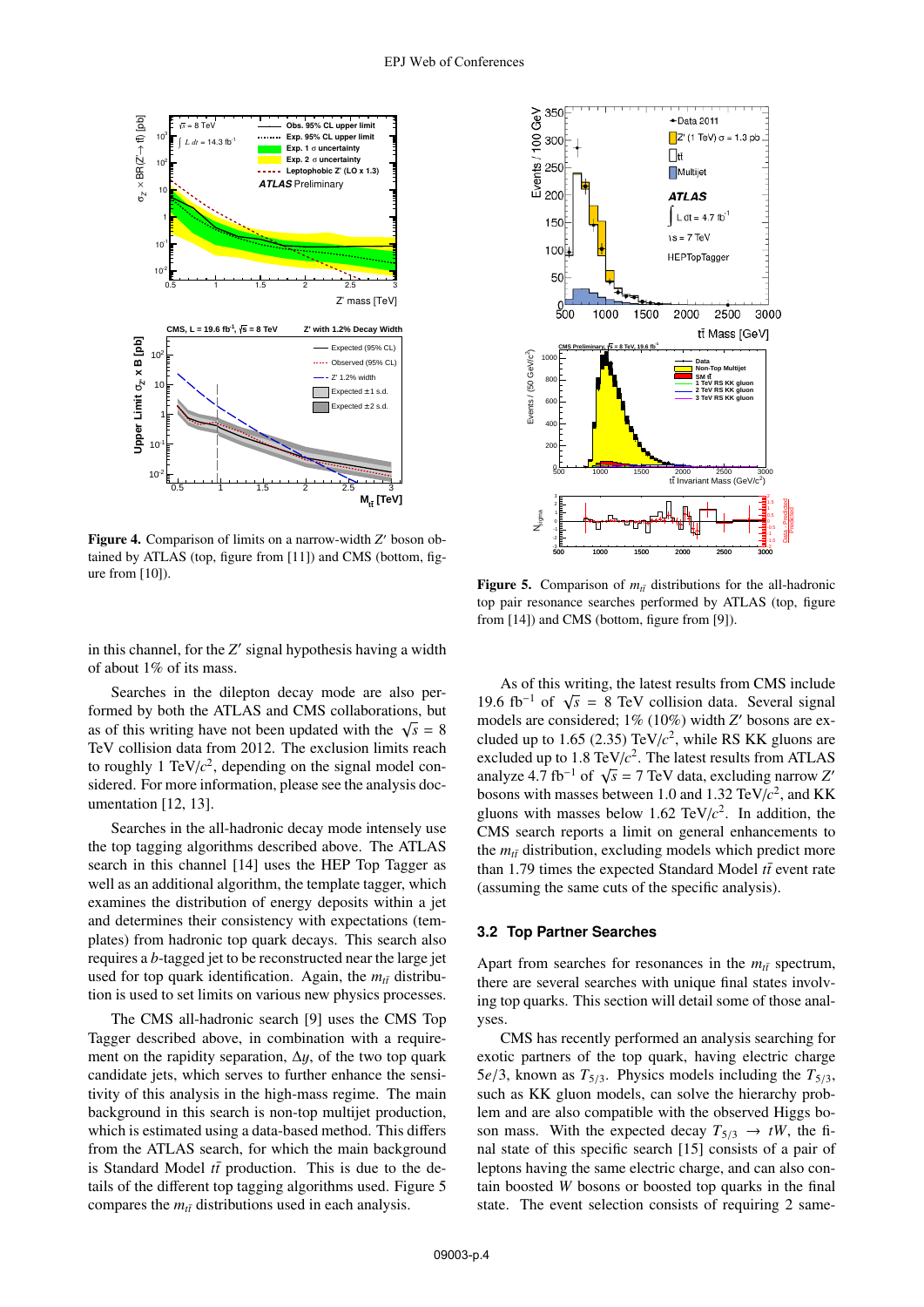

**Figure 6.** Reconstructed mass distribution of  $T_{5/3}$  candidates, in the same-sign dimuon channel. Figure from Ref. [15].

charge leptons with  $p_T > 30$  GeV/*c*, and 5 or more "jet constituents". This counting aims to count the number of partons in the final state – for example, a boosted top quark contributes 3 to this count when being reconstructed in a single jet. A boosted *W* boson counts as 2, and a light quark jet counts as just one. In addition to a requirement on this count, quarkonia and *Z* vetos are imposed, and an  $H_T$  > 900 GeV requirement is imposed. After the full event selection, the  $T_{5/3}$  mass is reconstructed and its distribution is used to exclude this particle with masses up to tribution is used to exclude this particle with masses up to<br>770 GeV/ $c^2$ , using 19.6 fb<sup>−1</sup> of data collected at  $\sqrt{s} = 8$ TeV. Figure 6 shows the reconstructed  $T_{5/3}$  mass distribution for the dimuon selection.

ATLAS performs a similar search in the same-sign dilepton final state [16], but studies several different signal hypotheses and models. These include fourth generation quarks, vector-like quarks, four-top contact interactions, and models producing same-sign top quark pair production. After an event selection requiring two same-sign leptons, two or more jets (at least 1 being consistent with the decay of a *b*-quark), missing transverse energy greater than 40 GeV,  $H_T > 550$  GeV, and the imposition of quarkonia and *Z* boson vetos, ATLAS excludes vector-like *B* quarks with masses up to 590  $GeV/c^2$ , and vector-like *T* quarks with masses up to 540  $\text{GeV}/c^2$ . In addition, KK gluons are excluded up to 900 GeV/*c* 2 . These results are obtained are excluded up to 900 Ge  $v/c$ . These results are using 14.3 fb<sup>-1</sup> of data collected at  $\sqrt{s} = 8$  TeV.

In addition to the same-sign dilepton final state, AT-LAS recently released results searching for vector-like quarks in the lepton+jets final state [17]. Vector-like top quark partners have many possible decay modes, such as  $t' \rightarrow bW$ , *tZ*, *tH*, which can give distinct final states rich in heirts and boosted vector bosons. Events containing in *b*-jets and boosted vector bosons. Events containing one electron or muon and 6 or more jets are selected, and further divided according to the number of identified *b*quark jets. The main background to this search is Standard Model  $t\bar{t}$  production. After the full event selection,



**Figure 7.**  $H_T$  distribution for events in the vector-like  $t'$  quark search containing four or more jets identified as being consistent with a *b*-quark decay. The signal, shown by the solid red histogram, is isolated very well in this sub-channel of the analysis. Figure from Ref. [17].

the  $H_T$  distribution is used for signal discrimination. Figure 7 shows the  $H_T$  distribution for events containing 4 or more identified *b*-quark jets.

With this analysis including  $14.3$  fb<sup>-1</sup> of 2012 LHC data, ATLAS excludes vector-like t' quarks with masses up to 790  $GeV/c^2$  in the context of an SU(2) doublet model, and 640 GeV/ $c<sup>2</sup>$  for an SU(2) singlet model. Furthermore, a scan is done over all the possible branching ratios  $t' \rightarrow bW$ ,  $tZ$ , and  $tH$ , so that any specific model can<br>be analyzed and exclusion limits obtained for various scebe analyzed and exclusion limits obtained for various scenarios.

Finally, there is recent progress by CMS in the search for an excited top quark partner,  $t^*$  which decays to a top quark and associated gluon [18]. The event selection for this analysis consists of a high-quality electron or muon, 6 or more jets (at least one consistent with a *b*-quark decay), and missing transverse energy due to the leptonic decay of the top quark. Kinematic constraints are used to reconstruct the  $t^*$  mass using the various objects reconstructed in the detector. A fit is performed using the data distribution to estimate the total background contribution after the event selection. The reconstructed mass distribution  $(m<sub>t+a</sub>)$  is then used as the signal discriminant for limit setting. After the full event selection and the combination of muon and electron channels, this analysis excludes excited top quarks  $t^*$  with masses up to 794 GeV/ $c^2$ , using ched top quarks *t* with masses up to 794 GeV/c, using 19.6 fb<sup>-1</sup> of data collected at  $\sqrt{s}$  = 8 TeV. Figure 8 shows the results of this analysis.